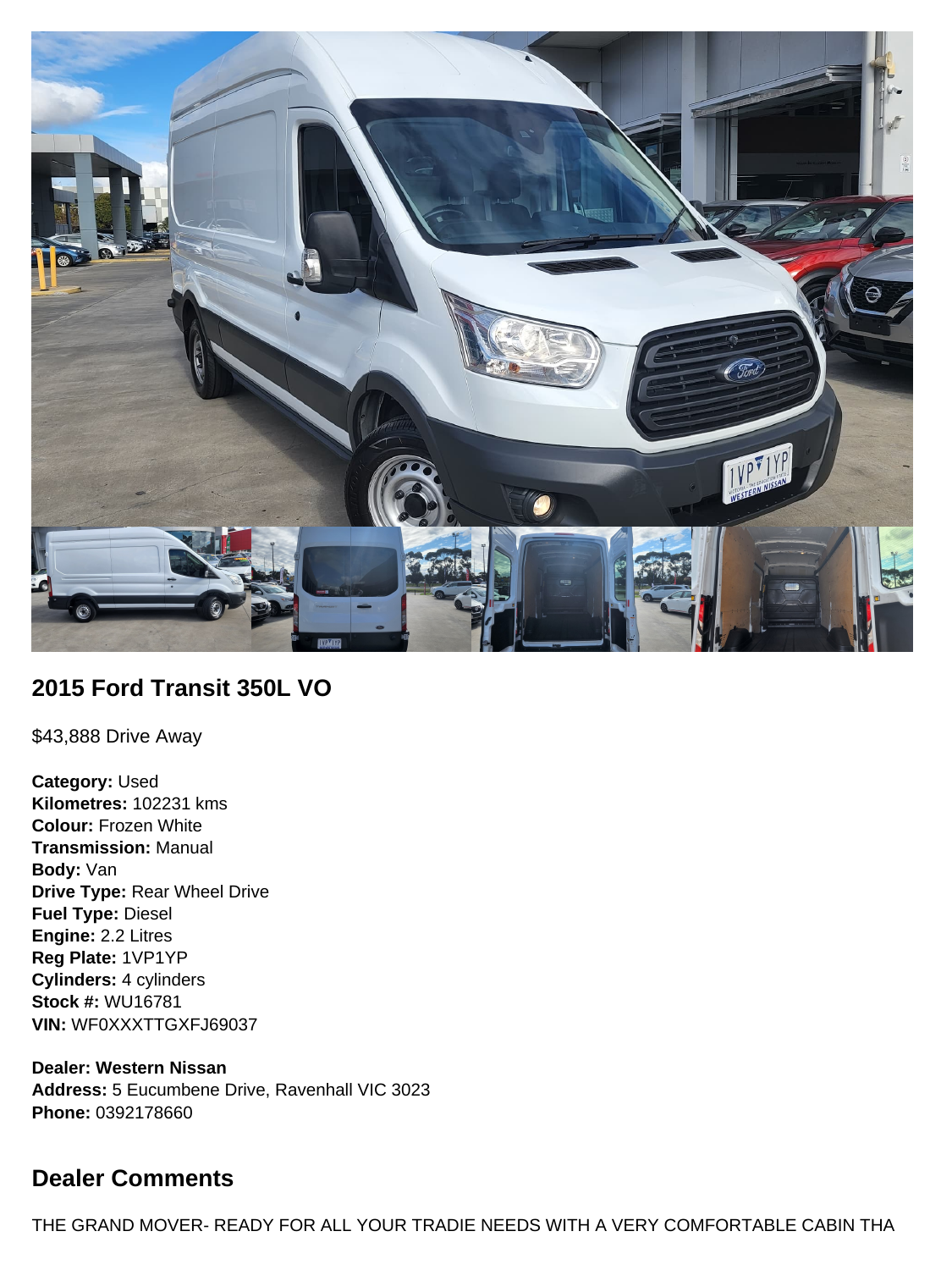CATERS FOR ALL WORK TYPES.

\*\*\*\* HARD TO FIND IN THIS CONDITION \*\*\*\* THIS VEHICLE COMES WITH

- \* AUTOMATIC
- \* CRUISE CONTROL
- \* ALLOY WHEELS
- \* CLIMATE CONTROL
- \* ELECTRIC WINDOWS
- \* AUTO HEADLIGHTS

WE ARE A 4 X AWARD WINNING NISSAN DEALERSHIP LOCATED 25MIN NORTH WEST OF THE CBD ON THE HWY

We are NOW OPEN for test drives and vehicle inspections, make your appointment now. LOOK, SEE, TEST DRIVE and Buy with confidence and safety, we are also a "CLICK and COLLECT' Licenced Company that offers FREE Transport delivery to your door anywhere in Melbourne. We still offer easy contactless methods for vehicle purchases, trade-ins and on-line free finance score and repayment obligation free. Great prices and deals at our Dealership or deal direct with on-line sales. All cars come with the VACC Guarantee for title, and a Road Worthy Certificate including oil and filter replacement. Contact us now...

\* If the price does not contain the notation that it is "Drive Away No More to Pay", the price may not include additional costs, such as stamp duty and other government charges. Please confirm price and features with the seller of the vehicle.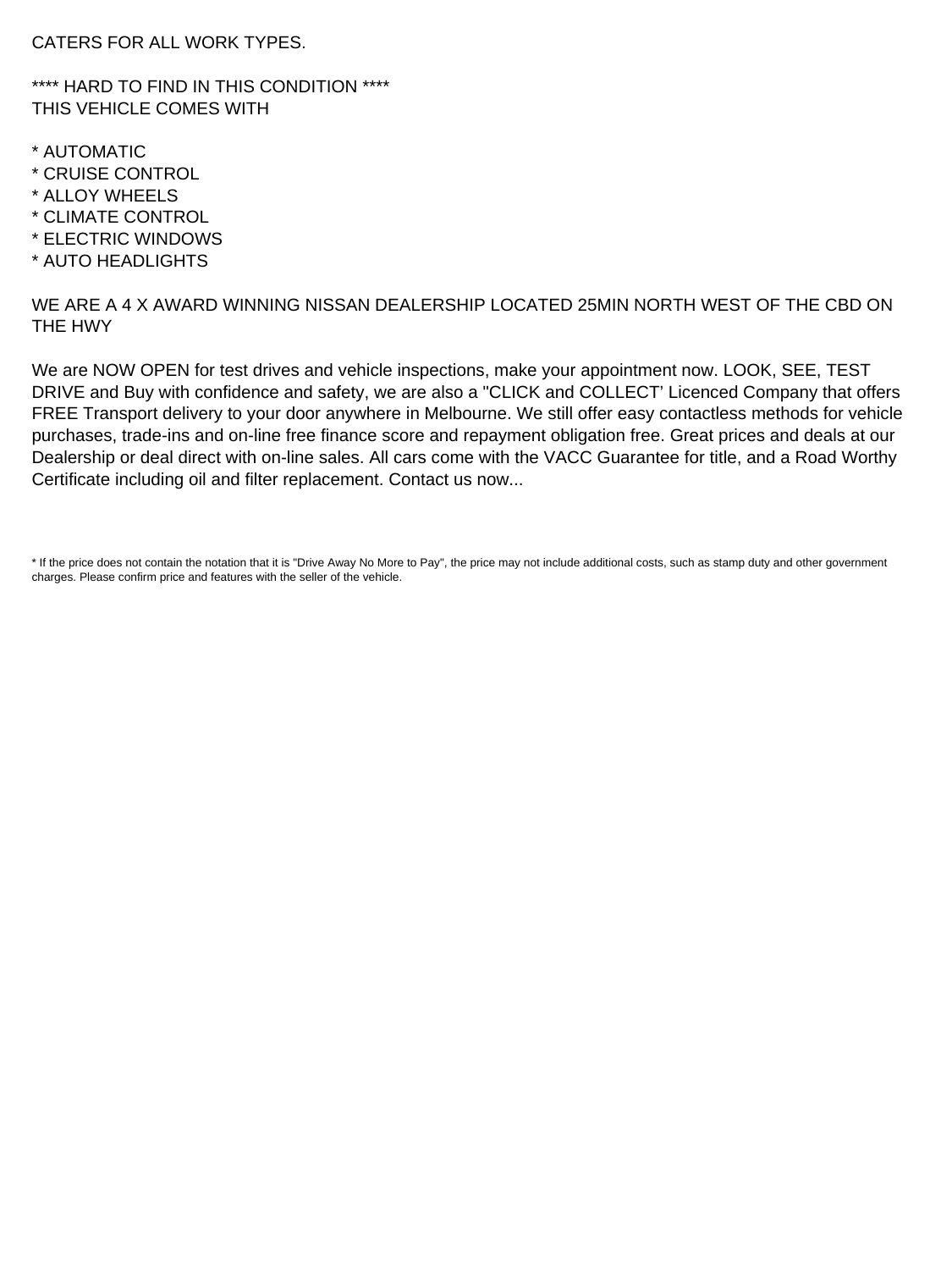# **Features and Specifications**

## **Audio, Visual & Communication**

Audio - Aux Input USB Socket Bluetooth System CD Player **Multi-function Control Screen** Multi-function Control Screen Radio - Digital (DAB+)

### **Instruments & Controls**

Clock - Digital Speed Limiter

#### **Interior**

Leather Steering Wheel **Trim** - Cloth

## **Lights & Windows**

Power Windows - Front only

## **Safety & Security**

Airbags - Side for 1st Row Occupants (Front) Alarm Brake Assist **ABS (Antilock Brakes)** ABS (Antilock Brakes) Brake Emergency Display - Hazard/Stoplights Central Locking - Remote/Keyless Control - Electronic Stability **Control - Rollover Stability** Control - Rollover Stability Control - Traction Control - Trailer Sway EBD (Electronic Brake Force Distribution) The Engine Immobiliser Hill Holder **Seatbelts - Lap/Sash for 3 seats** Seatbelts - Lap/Sash for 3 seats Airbag - Driver **Airbag - Passenger** Airbag - Passenger Airbags - Head for 1st Row Seats (Front)

## **Seating**

Headrests - Adjustable 1st Row (Front) The Meated Seats - 1st Row

## **Fuel**

Engine - Stop Start System (When at idle)

## **Steering**

Adjustable Steering Col. - Tilt & Reach Multi-function Steering Wheel Power Steering

4 Speaker Stereo Audio - Aux Input Socket (MP3/CD/Cassette)

Tacho **Trip Computer** Trip Computer

Daytime Running Lamps **Headlamps - Electric Level Adjustment** Company Adjustment Headlamps - See me home **Intermittent Wipers** - Variable

## **Body**